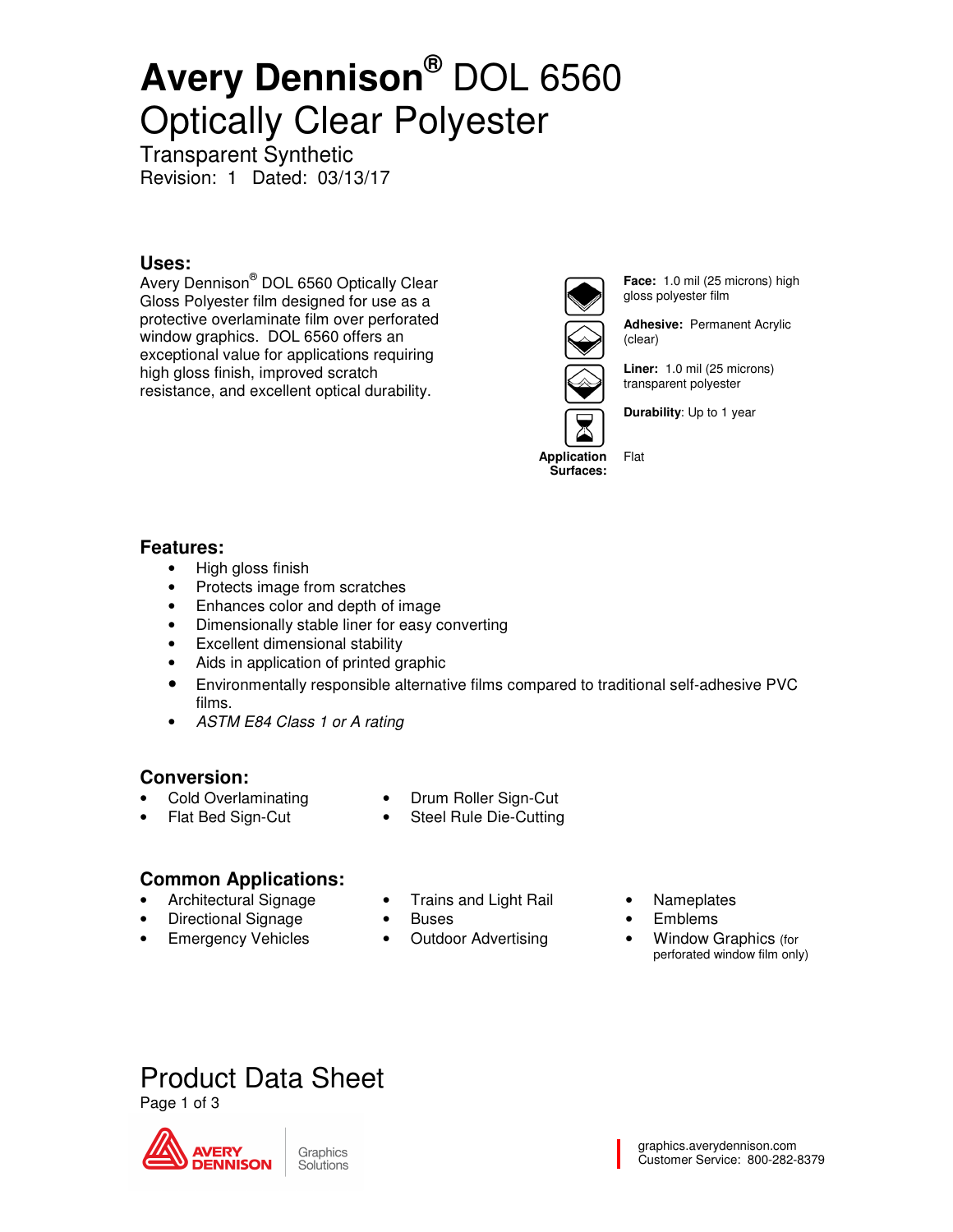# **Avery Dennison®** DOL 6560 Optically Clear Polyester

Transparent Synthetic Revision: 1 Dated: 03/13/17

#### **Physical Characteristics:**

| <b>Property</b>                 |                                           | Value                                                                                                                                                                                                      |  |
|---------------------------------|-------------------------------------------|------------------------------------------------------------------------------------------------------------------------------------------------------------------------------------------------------------|--|
| Caliper, face                   |                                           | 1.0 mil $(25 \mu m)$                                                                                                                                                                                       |  |
| Caliper, adhesive               |                                           | 1.0 mil $(25 \mu m)$                                                                                                                                                                                       |  |
| Dimensional<br>stability        |                                           | Excellent. Determined by<br>measuring shrinkage of film<br>applied to $36$ in. <sup>2</sup> (232 cm)<br>aluminum test panel after 72 hrs<br>aging at 73° F (23° C) followed<br>by 48 hrs at 150° F (65° C) |  |
| Tensile at Yield                |                                           |                                                                                                                                                                                                            |  |
| Elongation                      |                                           |                                                                                                                                                                                                            |  |
| Gloss                           | <b>Hunter Gloss</b><br>@ 60               | $90 + 10$                                                                                                                                                                                                  |  |
| Adhesion:<br>15 min.            | <b>Stainless Steel</b>                    | 4.3 lbs/in (745 N/m)                                                                                                                                                                                       |  |
| Flammability                    | <b>ASTM E84</b><br>Class 1 or A<br>rating | Self Extinguishing                                                                                                                                                                                         |  |
| Shelf-Life                      |                                           | 1 year from date on label                                                                                                                                                                                  |  |
| Durability                      | Vertical<br>Exposure                      | Up to 1 years                                                                                                                                                                                              |  |
| Min. Application<br>Temperature |                                           | $40^{\circ}$ F (4°C)                                                                                                                                                                                       |  |
| Service<br>Temperature          |                                           | -40°F to 257°F (-40°C to<br>125°C) (Reasonable range of<br>temperatures which would be<br>expected under normal<br>environmental conditions).                                                              |  |
| Chemical<br>resistance          |                                           | Resistant to most mild<br>acids, alkalis, and salt<br>solutions.                                                                                                                                           |  |
|                                 |                                           |                                                                                                                                                                                                            |  |

|                                | <b>Adhesion to Stainless Steel</b> |     | Visual     | Edge                  |
|--------------------------------|------------------------------------|-----|------------|-----------------------|
| <b>Chemical</b>                | lbs/in                             | N/m | Appearance | <b>Penetration mm</b> |
| 1.70% IPA                      | 5.1                                | 897 | No Change  | 0                     |
| 2. Tide <sup>®</sup> Detergent | 4.6                                | 798 | No Change  | 0                     |
| 3. Engine Oil (10W30)          | 4.8                                | 845 | No Change  | 0                     |
| 4. Water                       | 2.3                                | 404 | No Change  | 0                     |
| 5. Amonia pH 11                | 1.9                                | 326 | No Change  | 0                     |
| 6.409 <sup>®</sup> Cleaner     | 2.4                                | 426 | No Change  | 3.1                   |
| 7. Toluene                     | 2.1                                | 371 | No Change  | 6.4                   |
| 8. Brake Fluid                 | 5.0                                | 873 | No Change  | 0                     |
| 9. Reference Fuel C            | 3.2                                | 558 | No Change  | 3.3                   |
| 10. Kerosene K1                | 4.3                                | 759 | No Change  | 3.1                   |
| 11. Heptane                    | 3.8                                | 668 | No Change  | 0                     |

Data represents average values where applicable, and is not intended for specification purposes.

#### Warranty:

This Warranty applies to the Product listed in this Data Sheet. All statements, technical information (including<br>physical and chemical characteristics) and and chemical characteristics) and recommendations about Avery Dennison products are based upon tests believed to be reliable but do not constitute a guarantee or warranty. All Avery Dennison products are sold subject to the Purchaser's assent and agreement that Purchaser is responsible for, and has independently determined, the suitability of such products for its purposes or its customer's purposes. Avery Dennison products are warranted to be free from defects in material and workmanship (i) for two years from the date of manufacture, or (ii) from the date of manufacture until the expiration of the period stated on the specific Product Data Sheet in effect at the time of delivery.. Such time periods are subject in either case to the proper storing and application of said product, and the failure to properly store or apply the product, including without limitation the failure to follow any applicable Instructional Bulletin, negates any warranty. It is expressly agreed and understood that Avery Dennison's sole obligation and Purchaser's exclusive remedy under this warranty, under any other warranty, express or implied, or otherwise, shall be limited exclusively to: (a) repair or replacement of defective product without charge at Avery Dennison's plant or at the location of the product (at Avery Dennison's election), or (b) in the event repair or replacement are not commercially practical, a credit amount up to the price of the product taking into account the defect in the product in Avery Dennison's sole discretion.

THE WARRANTY EXPRESSLY SET FORTH ABOVE IS IN LIEU OF ANY OTHER WARRANTIES, EXPRESS OR IMPLIED, INCLUDING, BUT NOT LIMITED TO, ANY IMPLIED WARRANTIES OF MERCHANTABILITY, FITNESS FOR ANY PARTICULAR USE AND/OR NON-INFRINGEMENT. SELLER SPECIFICALLY DISCLAIMS AND EXCLUDES ALL OTHER SUCH WARRANTIES. NO WAIVER, ALTERATION, ADDITION OR MODIFICATION OF THE FOREGOING CONDITIONS SHALL BE VALID UNLESS MADE IN WRITING AND MANUALLY SIGNED BY AN OFFICER OF AVERY DENNISON.

AVERY DENNISON'S LIABILITY FOR DEFECTIVE PRODUCTS SHALL NOT EXCEED THE PURCHASE PRICE PAID THEREFORE BY PURCHASER AND IN NO EVENT SHALL AVERY DENNISON BE RESPONSIBLE FOR ANY INCIDENTAL OR CONSEQUENTIAL DAMAGES WHETHER FORESEEABLE OR NOT, CAUSED BY DEFECTS IN SUCH PRODUCT, WHETHER SUCH DAMAGE OCCURS OR IS DISCOVERED BEFORE OR AFTER REPLACEMENT OR CREDIT, AND WHETHER OR NOT SUCH DAMAGE IS CAUSED BY AVERY DENNISON'S NEGLIGENCE.

All sales and contracts for sale of Products are subject to Purchaser's assent and agreement to this Warranty. Avery Dennison hereby objects to any terms or conditions contained in any purchase order or other communication of any kind from the Purchaser that is conflicting, inconsistent or additional to this Agreement.

### Product Data Sheet Page 2 of 3